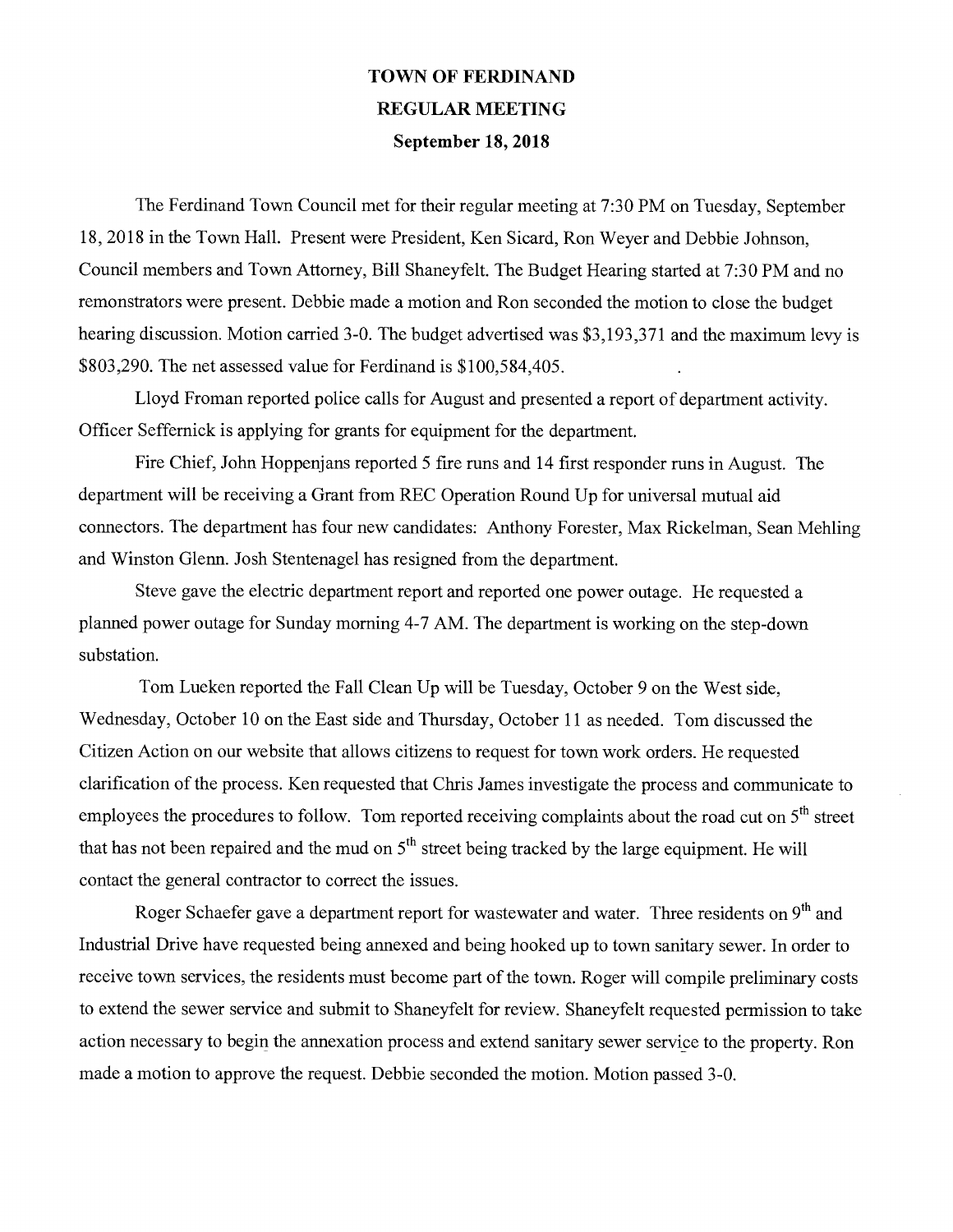Roger requested all employees attend an Annual Safety Seminar on October 9 at 8 AM at Huntingburg Event Center. Ron made a motion to approve attendance. Debbie seconded the motion. Motion passed 3-0. Schaefer announced there will be hydrant flushing during September 24-October 5, 9 AM-2 PM starting on  $9<sup>th</sup>$  street going south. In the spring of 2019 they will flush hydrants on the North side of town. Residents should flush their lines before doing laundry and dishes as the water may be discolored.

At 8:00 PM Kerstiens Development, Inc. requested approval of the Ordinance 2018-11, An Ordinance Rezoning Certain Lands within the Jurisdictional Area of the Town of Ferdinand. The ordinance requests rezoning of 2300/2400 Industrial Park Road, Ferdinand from Agricultural (A-1) to (R-1) One and Two Family Residential consisting of 7.008 acres. After discussion, a motion to approve the Ordinance as presented was made by Ron and seconded by Debbie. Motion carried 3-0.

Matt Weyer, Park Board President, gave a park update. Ken requested a cost estimate of lights at the 18<sup>th</sup> street park near the golf range area. There was discussion about renting lights on the day of the Folk Fest. Steve will gather cost estimates for lighting options.

Chris James gave an update of the Folk Fest held on September 15, 2018. He thanked the Town employees and fire department for their help with the event. The Folk Fest requested a transfer of \$1,000 to the Park Department to help cover the costs of use of the park, trash, utilities and labor. A motion was made by Debbie to transfer \$1,000 from the Folk Fest Fund to the Park Fund. The motion was seconded by Ron. Motion passed 3-0.

8:15 PM Ordinance 2018-10 Vacating Part of a Public Alley (Voegerl, Streicher and Hagemeyer property) was presented for approval. After discussion, a motion was made by Debbie to approve the Ordinance as presented, Ron seconded the motion. Motion carried 3-0.

There was discussion regarding the Kerstiens-Country Ridge Estates subdivision utilities. Schaefer presented estimated costs of the offsite material and installation for water and sanitary sewer. Shaneyfelt explained the town's position on sharing costs of getting utility service to the subdivision. The cost of installation and materials of water and sanitary sewer on the interior of the subdivision will be the responsibility of Kersteins. The estimated exterior sanitary sewer cost was presented as \$34,256; \$12,444 is Kersteins portion, \$21,812 is the Town portion. The estimated exterior water cost was presented as \$10,558; \$2,691 is Kersteins portion, \$7,867 is the Town portion. Shaneyfelt will draft an agreement to summarize the costs presented. Roger will apply for the appropriate permits. There was a motion by Ron and seconded by Debbie to approve the signing of the document when complete by Ken and Tamara. Motion passed 3-0. The bond required by the town would be for the entire amount of all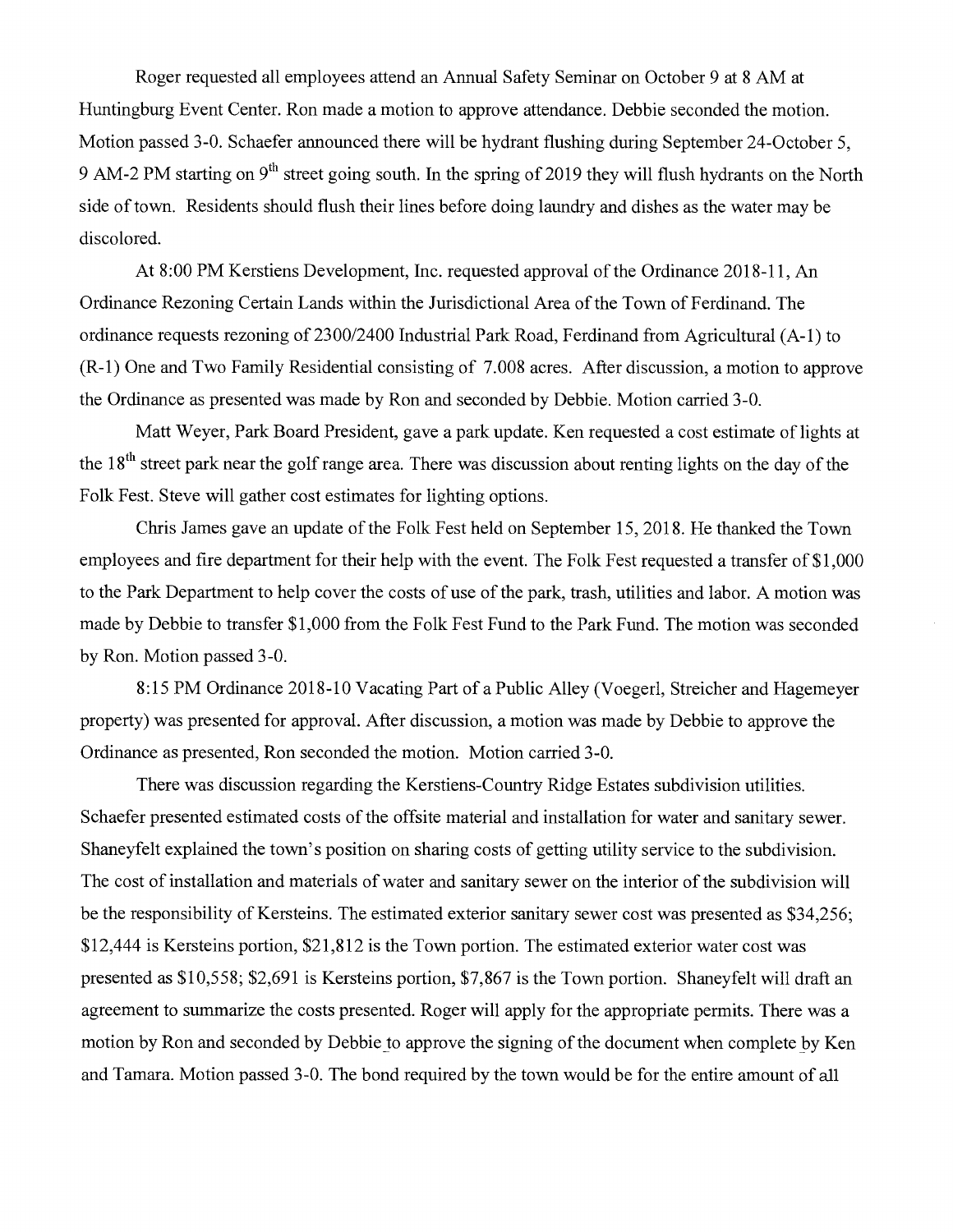development costs with adjustments considered as payments are made to the Town by Kerstiens.

There was discussion regarding Kersteins Development's offer to add an additional 1 inch of road thickness in excess of the minimum town standards (from 3-4 inches) with a cost to the Ferdinand street department of approximately \$9,000. Lueken explained the extended life would justify the cost. Ron made a motion to approve the additional inch of pavement. It was seconded by Debbie. Motion passed 3-0. The \$9,000 would be deducted from the payment from Kersteins to the Town Utility Departments for the Kersteins portion of the sewer/water exterior installation costs. The street department would reimburse the utilities for the \$9,000 cost.

Roger reported the wastewater phosphorus project is complete including all punch list items. US Rural Development has made the final disbursement. All bills have been paid and the Sewer Construction bank account will be closed.

There was discussion regarding the sale of the fire truck. John will advertise the truck through the Indiana Volunteer Fire Association.

Matt Weyer gave an update of the Old Town Lake project. The base bid is being modified to include additional paving of parts of the trail as required by IDEM. They are working to refine the cost estimates and getting required permits.

Tom Lueken gave an update of the W.  $23<sup>rd</sup>$  Street project. He reported the project was substantially complete and presented a change order for \$17,640.75. These costs were unforeseeable and necessary. A motion was made by Ron to allow Ken to sign off on the change order. The motion was seconded by Debbie. Motion passed 3-0.

Roger and Becher reported on the Sisters project. Ron stated the back-up transformer should be shipping this week. Ken is working on the Old Town Lake Dam ER & Maintenance Plan.

Debbie Johnson reported the Dr. Thomas building located 202 E.  $3<sup>rd</sup>$  street is currently for sale. There was discussion about town use of the building by the ambulatory service and fire department as it is located on the same block as the fire station. She requested permission to take all action necessary to secure 2 appraisals. Resolution 2018-05, A Resolution stating that the Town Ferdinand is interested in purchasing land located at 202 E.  $3^{rd}$  Street, "Thomas Property", was presented for approval. Ron made a motion to approve the Resolution as presented. Ken seconded the motion. Motion passed 3-0.

Chris James is working to complete the Title VI Implementation plan. There will be a special meeting to adopt the Plan when complete, time and date to be determined.

Tom Lueken presented the Community Crossing Commitment Letter related to four paving projects: (1) Scenic Hills Industrial Drive/Scenic Hills Drive (2) 21<sup>st</sup> Street (Northview Drive to Vienna